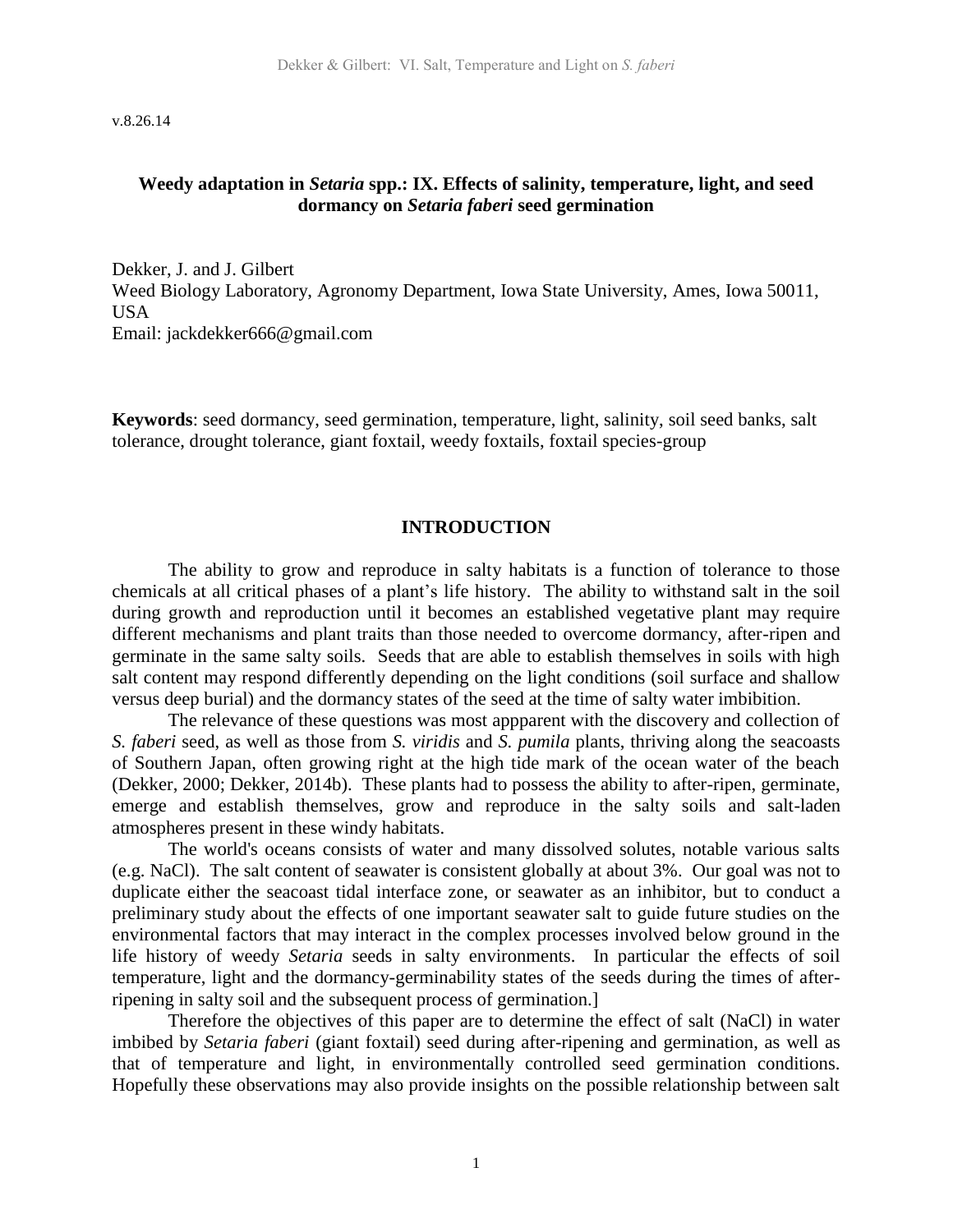and drought tolerance in the germination process relevant to other more dynamic conditions of climate and more complex sea salt inhibition.

Previous studies in this series have documented the global genotypic population structure of the weedy foxtails (Wang, Wendel, and Dekker, 1995a, b) and some of the agriculturally important phenotypic traits responsible for its extensive biogeographic distribution (Wang and Dekker, 1995; Dekker et al., 1996; Dekker and Hargrove, 2002. Donnelly et al., 2014; Haar and Dekker, 2014; Haar et al., 2014); summarized in Dekker, 2014b. Weedy adaptation in this species-group also depends on its ability to reproduce in the presence of chemical inhibitors naturally occurring in habitats it has successfully exploited.

### **METHODS AND MATERIALS**

**Seeds**. Seed of two populations of *S. faberi* were used to determine the effects of salt (NaCl), temperature and light on germination: non-dormant lot 1816, dormant lot 3781 (Dekker germplasm collection (Dekker, 2014b), Weed Biology Laboratory, Iowa State University). Nondormant *S. faberi* population (lot 1816) was derived from a single seed of *S. faberi* originally collected in 1984 from near Woodstock, Illinois (single seed descent scheme described in Dekker et al., 1996). A single plant was vegetatively separated several times, and the resulting plantlets were transplanted into a field nursery near Ames, Iowa in the growing season of 1991. The seed of population 1816 were harvested from these panicles and stored in controlled environmental conditions (45-50% relative air humidity (RH), dark,  $4^{\circ}$ -6 $^{\circ}$  C) in the long-term seed storage facility in the Agronomy Building, Iowa State University, Ames, Iowa, USA until used in these investigations (May-July, 2003). A dormant *S. faberi* seed population (lot 3781) was also used to determine the effects of germinability-dormancy phenotype and after-ripening on germination in comparisons with non-dormant phenotype lot 1816. Lot 3781 was collected on October 5, 1999 from a soybean (*Glycine max*) field near Crawfordsville, Iowa. Immediately after harvest, the seeds were passively air-dried overnight on screens at 19°C. None of the seed germinated when evaluated at harvest under the conditions described below. On October 10, 1999 the dried seed was placed in ventilated storage containers and stored at a constant temperature of -20° C. Seeds were removed from these conditions immediately prior to being used in each of the experiments reported here. The rationale for the choice of populations and phenotypes was based on evaluating treatment effects over a wide range of germinability. The choice of using fully after-ripened, non-dormant seed of *S. faberi* (lot 1816) was that they possessed the maximum range of germination sensitivity (near-complete germination under ideal conditions) to inhibition by salt, temperature and light. Dormant seed (e.g. less than 10%; lot 3781) was used to determine responses from a second locally-adapted *S. faberi* population, as well as to determine responses to treatment with after-ripening (in comparison to both fully after-ripened lot 1816 and dormant lot 3781). Finding a single iso-nuclear genotype with all representative seed germinability phenotypes at the same time is experimentally intractable. *Setaria faberi* is globally near-homogeneous genetically (allozyme level; Wang et al., 1995b). Our goal was to describe one locally adapted population of the species in terms of dormant, partially after-ripened and nondormant phenotypes.

**Germination**. Germination was evaluated in 30 ml gas-tight vials, with 20 mm outside diameter mouths (Wheaton Science Products, Millville, New Jersey, USA) (as described in Dekker and Hargrove, 2002). Two disks of Anchor Blue germination blotter paper (Anchor Paper Co., St.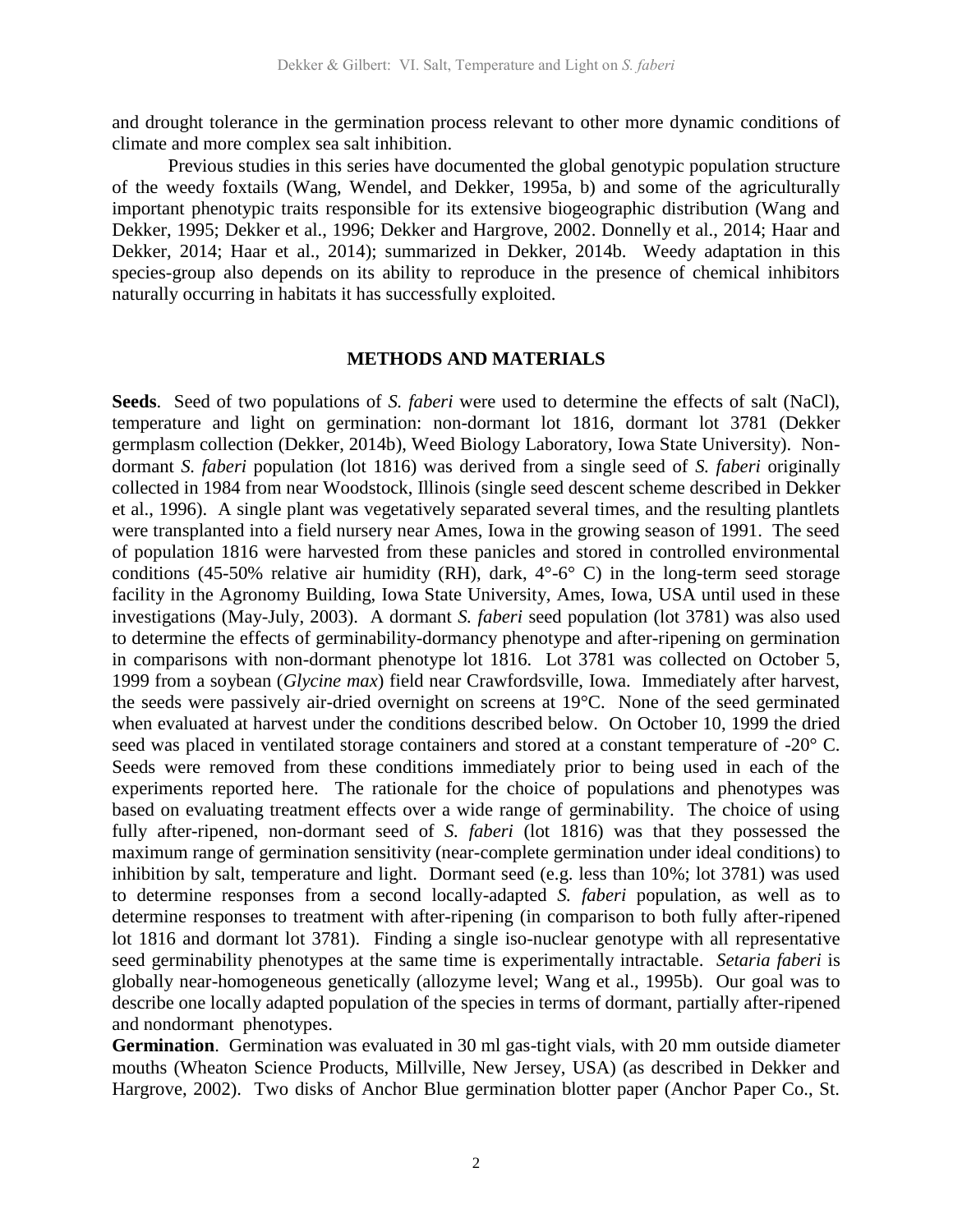Paul, Minnesota, USA), 32 mm in diameter, were placed in, and completely covered, the bottom of the vials. Immediately prior to sealing, 1.0 ml of distilled, de-ionized water (or NaCl solutions, as described below) was placed in the vials along with ten dry dark plump healthylooking mature *S. faberi* seeds. After placing seeds and water solutions in the vials they were immediately sealed (Wheaton hand crimper, model 22430; Wheaton Science Products, Millville, New Jersey, USA) with neoprene stoppers crimped around the vial neck with an aluminum ring to ensure a gas- and watertight seal. It was felt that a sealed system was more appropriate because it mimicked the soil seed bank environment in which atmosphere exchange is limited by diffusion processes within the soil matrix, and because it ensured that moisture was at no time either limiting or excessive. A sealed system also provided us with a known, constant quantity of water that never limited germination. The amount of water in our assay system was ample for germination and seedling growth up to several leaves. The seeds were covered at all times with an ample film of water wicked from the blotter paper on which they rested, but were not submerged. Additional details on the rationale for this type of germination system can be found in Dekker and Hargrove, 2002. Immediately after preparation, vials were placed in either afterripening or germination assay conditions.

**After-ripening**. Seed of population 3781 were after-ripened at 4° C, in the dark (provided by a double layer of aluminum foil around the vials) for 21 days. Individual vials contained water only (untreated), or water plus the amount of NaCl indicated by their treatment, for the entire after-ripening and subsequent germination assay periods.

**Germination assay**. The sealed vials with appropriate germination paper, water (and NaCl), and seed were placed in one of three Hoffman (model SG-30, Hoffman Manufacturing, Inc., Albany, Oregon, USA) controlled environment seed germination cabinet for 8 d, after which germination data was collected. Each of the three chambers was maintained at a single constant temperature of 15°, 25° or 35° C. In each of these chambers a dark (24h dark:0h light; provided by a double layer of aluminum foil around the vials) or light (15 h light:9 h dark) diurnal light regime was maintained for the duration of the studies. The fluorescent lighting source in the controlled environment chambers provided light quality and quantity was similar to that reported in Dekker et al., 1996. Immediately after the eight day germination assay the numbers of seed germinated were determined for each vial. Germination was evidenced by coleorhiza and/or coleoptile protrusion outside the seed hull (lemma, palea).

**Salt**. Salt treatments consisted of added amounts of NaCl from 0.01-5.00% (w:v). Preliminary assays indicated no germination of populations 1816 and 3781 occurred at 2.00-5.00% NaCl. As such, six levels of salt (0.01, 0.05, 0.10, 0.50, 1.00, 1.50%) were used in comparison with water in the studies reported herein.

**Experimental design and analysis**. A completely randomized experimental design was used with a factorial arrangement of treatments (parameter, levels), 2 trials (repeats), 12 replications (6 per trial): population and phenotype (3 levels: lot 1816, lot 3781, after-ripened lot 3781); NaCl (7 levels: 0, 0.01, 0.05, 0.10, 0.50, 1.00, 1.50%), temperature (3 levels: 15°, 25°, 35° C) and light (2 levels: light, dark). Each experiment consisted of 6 replications (vials) per treatment, and the experiment was performed twice (total of 12 replications, 120 seeds, per treatment). Analysis of variance (ANOVA) was performed on the data and each mean is the pooled mean response of 12 replicates. Tukey mean separation tests were conducted on the mean final germination percentage for within population-phenotype comparisons only (Table 1, columns) and between population-phenotype comparisons only (Table 1, rows).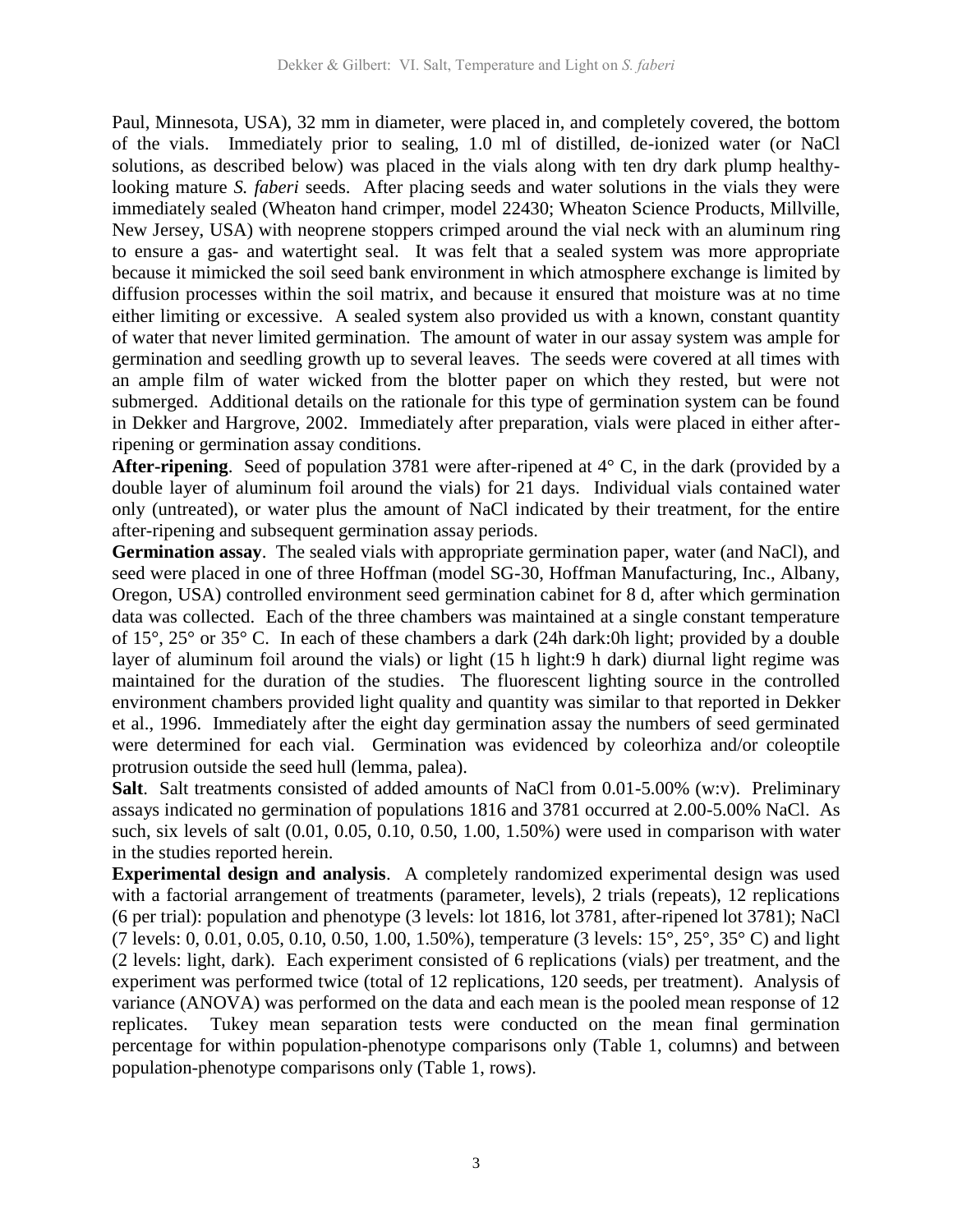#### **RESULTS**

The effects of the interactions among salt, temperature, light and *S. faberi* phenotypes/genotypes were revealed by four types of seed germination comparisons (Table 1): 1] between temperature-light conditions and phenotypes, within a common amount of salt; 2] between different levels of water-salt and phenotypes, at a common temperature and light condition; 3] between light-dark conditions and phenotypes, within a common water-salt amount and temperature condition; 4] between phenotypes within a common water salt amount and temperature-light condition.

### **Phenotype/Genotype**

Seed germination of non-dormant 1816 (NON-DORM; 89.8%) was greater than that of dormant 3781 (DORM; 3.9%) and after-ripened 3781 (AFTER-RIPE; 26.3%) when assayed in water only and averaged over all levels of temperature and light (all three means significantly different with Tukey mean separation test). When averaged over all levels of salt, temperature, and light, germination of NON-DORM (76.8%) was greater than that of DORM (3.2%) and AFTER-RIPE (18.9%) (all three means significantly different with Tukey mean separation test). Overall, germination of dormant population 3781 in all salt, temperature and light conditions was very low (0-11.7%; Table 1), and this may have prevented detection of more subtle effects of salt, temperature and light conditions. Overall, germination of after-ripened population 3781 ranged from 0-78.3%, while that of non-dormant 1816 ranged from 1.1-98.3%. These variable responses by all three phenotypes/genotypes were dependent on the particular salt, temperature and light conditions in which they germinated.

#### **Salt**

Seed germination of dormant and after-ripened population 3781, and non-dormant 1816, were completely inhibited at NaCl amounts of 2.00-4.50% (data not reported). The effects of 0- 1.5% NaCl on germination of these three phenotypes/genotypes were dependent on the specific conditions of temperature and light in which they were incubated and assayed (Table 1).

#### **Temperature and Light**

The effects of temperature and light on the seed germination of the three phenotypes/genotypes were made evident by comparisons in water-only conditions among the several levels of temperature and light (Table 1). Seed germination of untreated (water only) NON-DORM was greater than that of untreated DORM in all temperature (15-35° C) or light (light, dark) conditions. Untreated NON-DORM seed germination was also greater than that of untreated AFTER-RIPE in all but one condition:  $35^{\circ}$  C in the light. Water-only seed germination within NON-DORM was similar in all temperature (15-35 $\degree$  C) and light (light, dark) conditions; as was water-only germination within DORM in these same treatments. Comparisons of water-only germination within AFTER-RIPE revealed conditional responses to temperature and light conditions, affects attributable to the process of after-ripening. Afterripening (4° C for 21 d in dark) *S. faberi* seed population 3781 induced sensitivity to temperature (reduced at low, increased at high) and light (increased in the light). Water-only seed germination of AFTER-RIPE increased with increasing temperature; in the light, 15-35° C; in the dark from 15° C to 35° C. Germination of untreated AFTER-RIPE at 25° C was similar in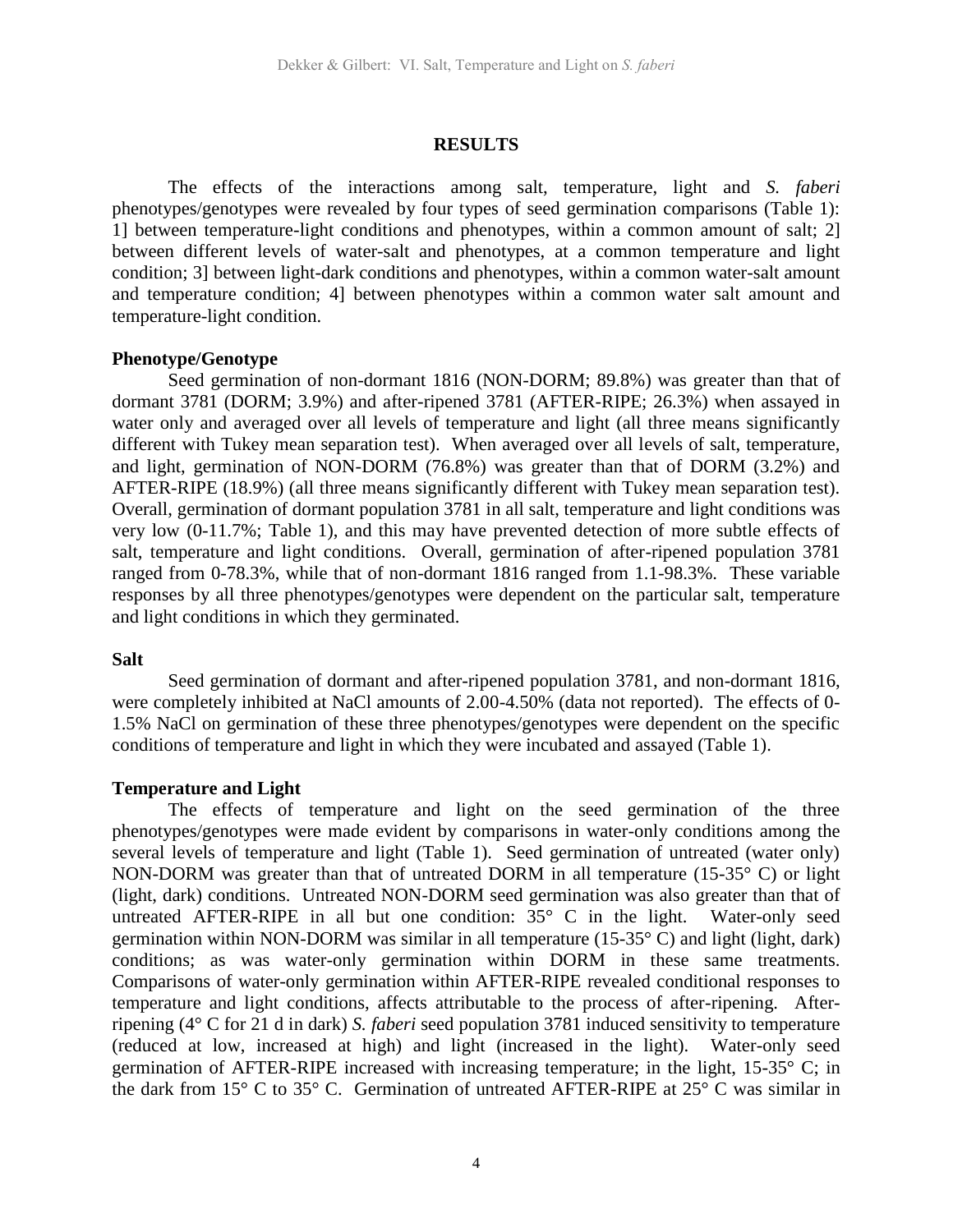both light conditions, and to that at 35° C in the dark. Water-only seed germination in all three of these temperature-light conditions exceeded that observed at 15° C (light and dark) in which no germination was observed. Germination of untreated AFTER-RIPE was greatest at 35° C in the light, greater than that in any other untreated temperature and light condition for that phenotype. After-ripening of dormant population 3781 increased germination relative to that of DORM within only one common untreated condition:  $35^{\circ}$  C in the light. Within this single temperature-light condition the increase in germination stimulated by after-ripening was large, 71.1%.

## **Salt, Temperature and Light**

Seed of the three phenotypes/genotypes varied in germination response to the presence of salt from 0-1.5% NaCl as a function of the particular temperature and light conditions to which they were exposed. The effects of salt, temperature and light within and among phenotypes/genotypes were revealed by two types of seed germination comparisons (Table 1): among different levels of temperature and light within a common amount of salt; and among different levels of salt at a common level of temperature and light.

**Dormant population 3781.** Seed germination of DORM in only water, and in the presence of NaCl at 1.00-1.50%, was similar in all temperature (15-35°C) and light (light, dark) conditions, when compared within a common level of water-salt. When compared within common temperature and light conditions, germination of DORM was inhibited by NaCl in only one condition, 25° C in the dark at 1.50%. Within all other common temperature and light conditions there was no apparent inhibitory effect of salt on DORM seed germination, possibly because of the overall low germination of this seed accession. The presence of NaCl induced sensitivity to, and germination was dependent on, the light and temperature conditions to which DORM was exposed. There was a tendency for germination to be greater at 25° C in the dark when compared to both higher and lower temperatures , and both light conditions, in common levels of salt (0.01-0.5). Germination of DORM at  $25^{\circ}$  C in the dark was greater than that at  $15^{\circ}$  C (light, 0.01-0.5%; dark, 0.1-0.5%) and 35° C (light, 0.05, 0.5%); dark, 0.01-0.05, 0.5%); while germination at 15° C and 35° C was similar when compared at common salt levels. Germination at  $25^{\circ}$  C in the light was greater than that at  $15^{\circ}$  C in the light at 0.05% NaCl, but in all other instances germination at 25° C in the light was similar to other temperature-light conditions with a common level of NaCl. Light and dark germination within a common temperature was similar within all common levels of salt.

**After-ripened population 3781**. The process of after-ripening of population 3781 induced changes in germination response to salt temperature and light. The most profound change due to after-ripening was a large increase in germination at  $35^{\circ}$  C in the light in the presence of 0-0.5% NaCl when compared within common levels of salt. Inhibition of AFTER-RIPE by NaCl was greater than that in DORM in several instances in comparisons with water made at a common level of temperature and light. No AFTER-RIPE seed germinated at 15° C in any amount of NaCl. AFTER-RIPE was inhibited at 25° C (light, 1-1.5%) and 35° C (light 1-1.5%; dark, 1.5%). The only instance of inhibition in DORM (25° C, dark, 1.5% NaCl) was lost in AFTER-RIPE when compared within the same level of temperature and light. Germination of AFTER-RIPE was greatest at  $35^{\circ}$  C in the light at 0-0.5% NaCl, compared to a tendency for greater germination at 25° C in the dark for DORM, all when compared within the same amount of salt. Germination of AFTER-RIPE was greater at 35° C in the light than in the dark (0-0.5%), and 35° C-light was also greater than that at  $25^{\circ}$  C (light and dark, 0-0.5%) and  $15^{\circ}$  C (no germination in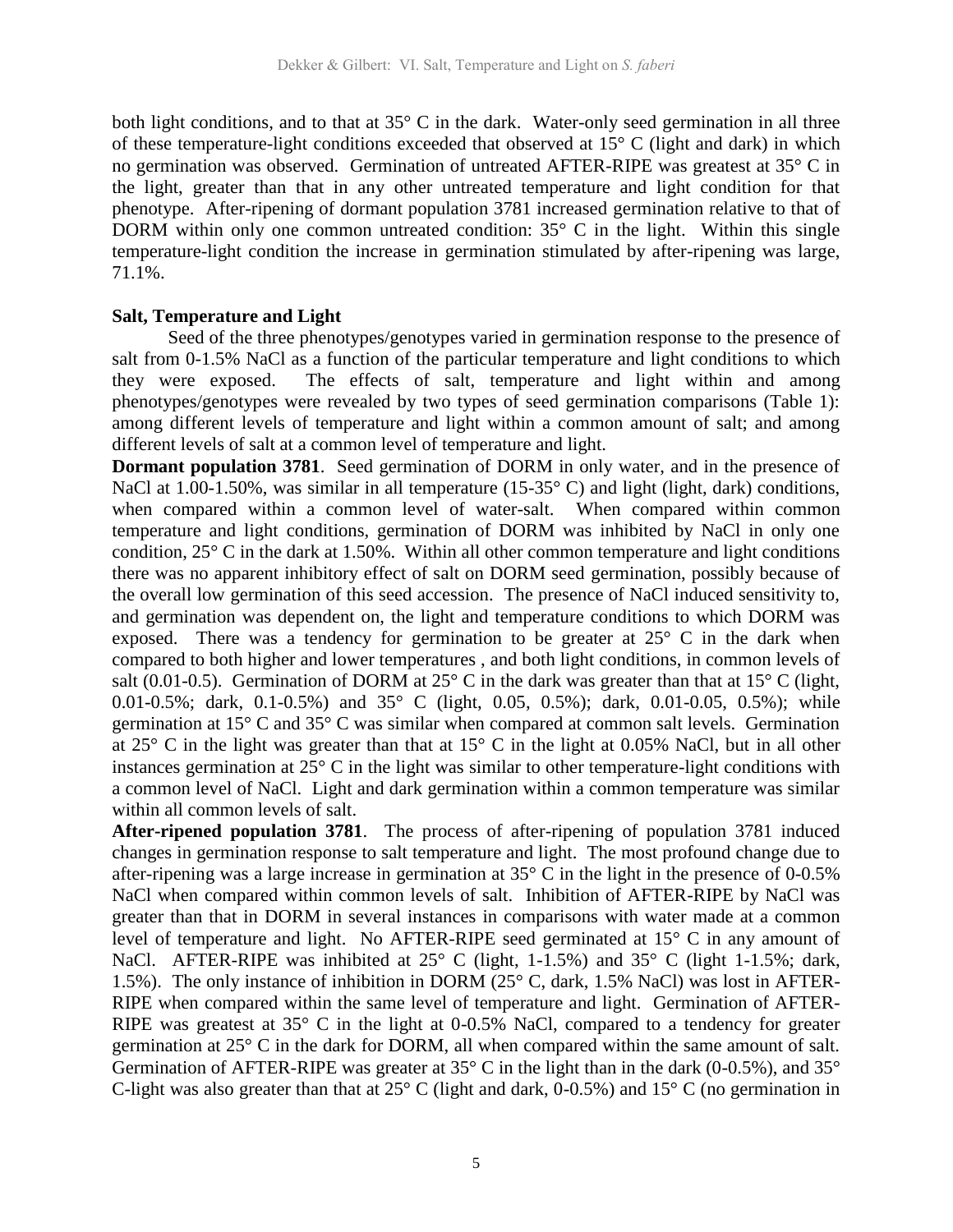any condition) when compared at common amounts of NaCl. Compared to DORM, lightstimulated germination was induced in AFTER-RIPE at  $35^{\circ}$  C (0-0.5%) and  $25^{\circ}$  C (0.05%) at common salt amounts, otherwise it was similar at common levels of temperature between 15-25° C in the light and dark.

**Non-dormant population 1816**. Seed germination of untreated, water only, NON-DORM was similar all temperature (15-35° C) and light (light, dark) conditions.NON-DORM germination was largely unaffected by salt, temperature and light with up to 0.1% salt, but was inhibited in all conditions at 1.5% or greater, when compared within common temperature and light conditions. Between 0.01-1.00% NaCl no inhibition occurred at 25-35° C in the light and dark.

The presence of NaCl induced sensitivity to light and temperature conditions in NON-DORM. Inhibition of seed germination at 0.5-1.0% NaCl relative to water-only was observed at 15° C (within common temperature and light conditions); and inhibition was also greater in the light than in the dark (within common NaCl levels) at that lowest temperature. Compared at common salt levels, germination of NON-DORM at 15° C in the light was less than that in the dark (0.5-1.0%), less than that at  $25^{\circ}$  C in the light (0.05, 0.5-1%) and dark (0.5-1%), and less than that at  $35^{\circ}$  C in the light (0.05) and dark (0.5-1%). With common amounts of salt exposure, seed germination of NON-DORM increased with increasing temperature from 15-25° C (light, 0.05, 0.5-1%; dark, 1.0%; light and dark, 1.5%), and from 15° C to 35° C (light, 0.05, 0.5-1%; dark, 1%). At 1.5% NaCl germination at 25° C was greater than that at 35° C (light and dark), otherwise responses at these two temperatures were similar.

**Among phenotypes/genotypes**. Germination of NON-DORM was greater than that of either DORM or AFTER-RIPE when compared with a common water/salt (0-1%), temperature and light condition with two exceptions: at 35° C in the light NON-DORM and AFTER-RIPE were similar and greater than that of DORM (0-0.50% NaCl); and at  $15^{\circ}$  C in the light when NON-DORM and both 3781 phenotypes were similar (1.50% NaCl). At 1.50% salt, NON-DORM had greater germination than the other two 3781 phenotypes at  $25^{\circ}$  C (light and dark), otherwise germination was similar among populations and phenotypes.

No phenotype was inhibited by the presence of salt from 0.01-0.10%, when compared within common temperature and light conditions. When inhibition of germination by salt did occur, the three phenotypes responded differently. Some of these differences could be a consequence of greater observed inhibition in phenotypes and conditions wherein greater germination occurred, when sensitivity to loss was more apparent.

*S. faberi* seed germination was affected by light in two different situations when compared within common salt concentrations and temperature. The most evident effect was the sensitization of population 3781 germination to light by the after-ripening process. Germination of AFTER-RIPE, unlike DORM, was greater in the light than in the dark at 35° C at the lower non-inhibitory salt amounts, and in one instance also at 25° C. NON-DORM was sensitized to greater germination in the dark than in the light by salt: at 15° C at the higher non-inhibitory salt amounts, and at 25° C at the highest reported inhibitory salt concentration.

#### **DISCUSSION**

Seed germination of all phenotypes inhibited by 2% or more of NaCl. The effects of lesser amounts of NaCl on each of the three phenotypes was highly dependent on the specific temperature and light conditions. Regardless of non-isogenic germplasm used, the three test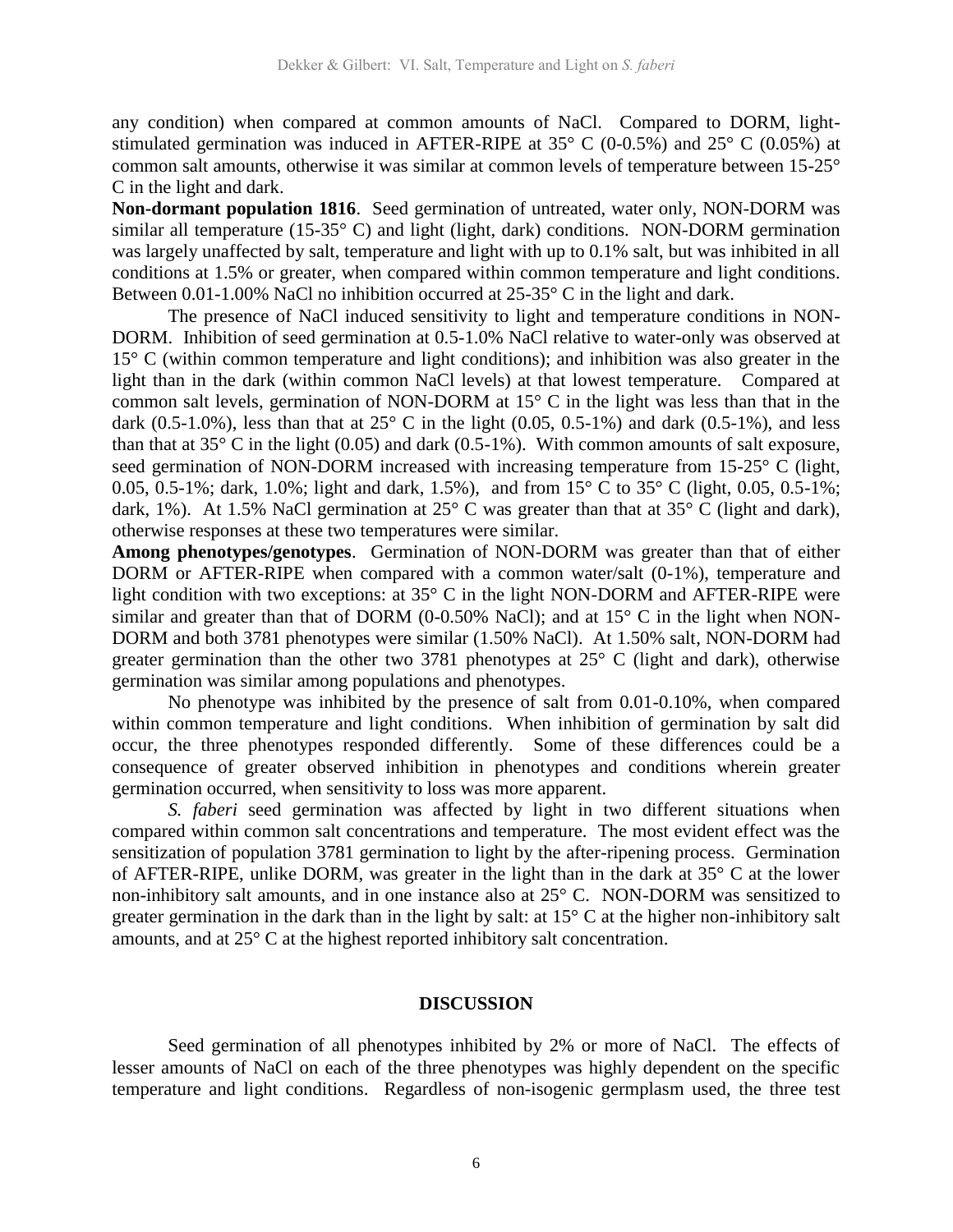phenotypes encompassed complete range of seed germination in a wide range of temperatures (15-35° C) and light conditions  $(+, -)$  in water: dormant, 4%; after-ripened, 26%; nondomrant, 90%. The provided a good range to detect responses to salinity over a wide range of germination phenotype expressions. The set of dormant, after-ripened and non-dormant *S. faberi* populations and phenotypes observed in these experiments provided an ideal group of seeds with which to compare the effects of salt, temperature and light over a wide range of germinability responses (0-98.3%). This full range of germinability states and responses represented the full range observable in seeds in natural soil seed pools, allowing the observation of both stimulatory and inhibitory responses.

The process of after-ripening in water sensitized dormant population 3781 germination to both temperature and light conditions, a response not observed in dormant and nondormant phenotype germination in water. After-ripening in population 3781 without salt narrowed the range of temperatures within which germination occurred to 25-35° C, increased germination in the light compared to dark at 35° C, and increased germination at 35° C relative to that at 25° C. In the presence of salt, after-ripening also sensitized after-ripened phenotype germination to both temperature and light conditions in a similar manner as occurred in water, a response not observed in dormant seeds. At the highest salt concentrations these temperature and light afterripening effects where not observed in after-ripened seed, possibly due to the confounding effects of low germination by salt inhibition.Long-term after-ripening in dry, cool conditions of did sensitize nondormant seed germination to light conditions and temperature conditions, but only in a few instances. Nondormant germination was greater in the dark than in the light at 15° C (0.5-1% NaCl) and 25° C (1.5% NaCl) when compared within common salt and temperature conditions, the opposite and more limited sensitization than that in those after-ripened.

In most instances germination of dormant was not affected by temperature within common salt and light conditions. There was a tendency for germination at 25° C in the dark to be greater than that at 15° C, and in one instance better than at 35° C. In after-ripened seeds the same pattern of increased germination with increased temperature occurred in both light conditions, but was somewhat dampened in the dark. In the light,  $35^{\circ}$  C greater than  $25^{\circ}$  C greater than 15° C, in non-inhibitory amounts of salt. In the dark, 35° C greater than 15° C. The same pattern of increased germination with increased temperature occurred in both light conditions, but was somewhat dampened in the dark.In nondormant seeds temperature either had no effect in common salt and light conditions, or germination at 25° C in the light was greater than at 15 $^{\circ}$  C, and at 35 $^{\circ}$  C greater than at 15 $^{\circ}$  C. Many instances of common salt and light conditions no affect of temperature on germination. Temperature dependent germination apparent in some instances in the presence of light wherein it was greater at 25° C than at 15° C, and some fewer in which it was greater at 35° C than at 15° C.

Dormant population 3781 germination was insensitive to light, when compared within common salt and temperature conditions. In most instances of common salt and light conditions, DORM germination was insensitive to light, but in some others there was a tendency for greater germination at 25° C than at 15° C. After-ripening of population 3781 sensitized after-ripened seeds to light-stimulated germination while it completely de-sensitized it to germination at 15° C and sensitized it to germination at 35° C. The results indicate, while 35° C-light is the maximum, that it might be more heat than just light. Why? Because 35° C in light was first, but second was 35° C dark, followed by 25° C light. Why does after-ripening of dry dormant seed in the dark at 4° C lead to such a profound increase in germination at warmer (35° C) in the light, in water as well as all non-inhibitory levels of NaCl? Light doesn't provide more oxygen, or bypass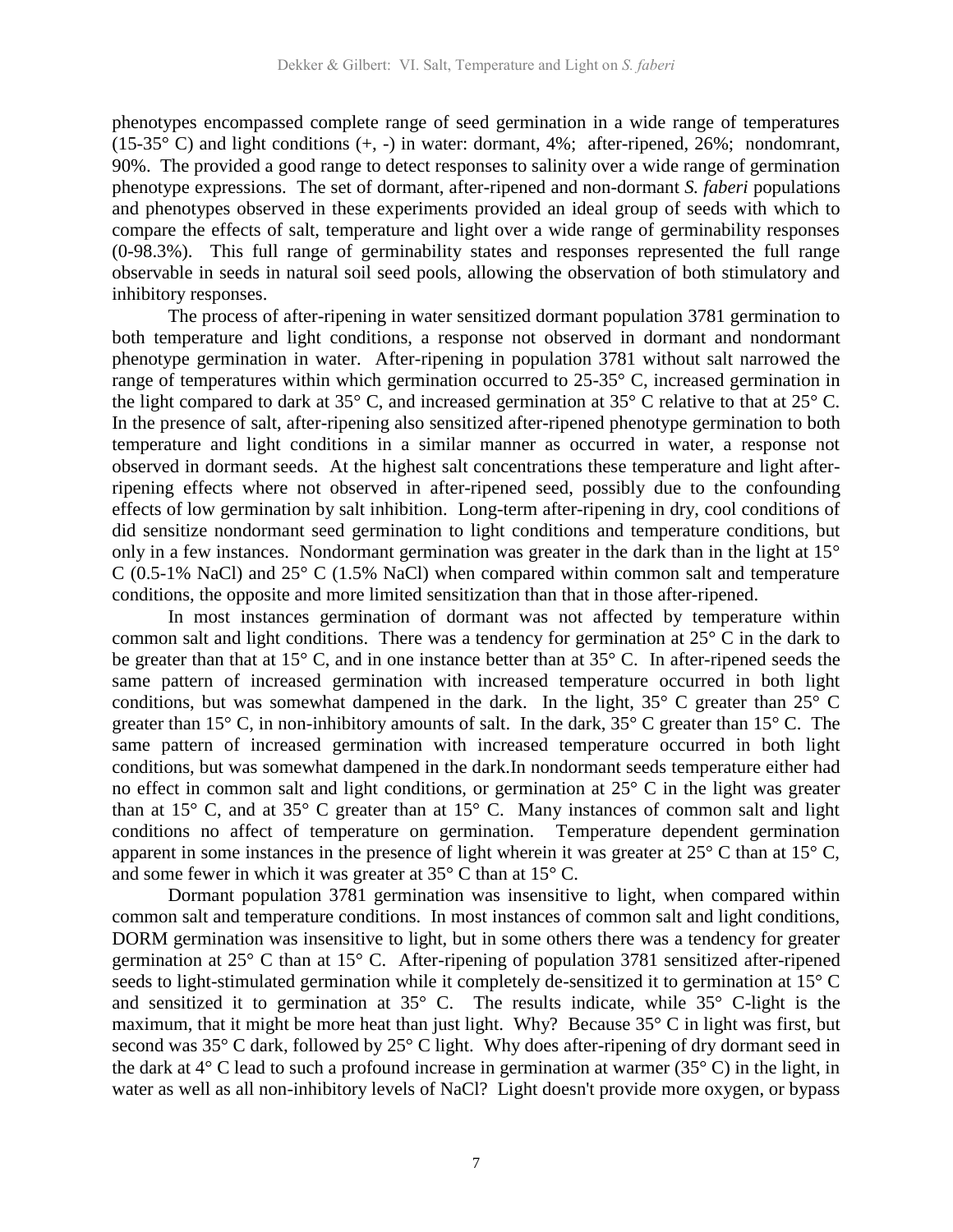the restrictions to oxygen uptake that regulate *S. faberi* seed dormancy-germinability. Therefore, how does light-stimulated germination cause so many more seeds to germinate? Dark, cool, moist incubation sensitizes highly dormant seed to light and high temperature stimulated germination. This study duplicates the field conditions dormant and after-ripened seeds would experience after autumn abscission in the frozen winter, cool moist spring, and warming soil prior to germination. These ecological conditions are those that *S. faberi* seed dormancygerminability traits have been selected in: after dispersal in freezing soil; early spring thawing saturation with oxygen in moist cool dark conditions; later in spring the introduction of light and heat with spring tillage and soil disturbance (Dekker, 2014a). These are robust signals for ideal times to germinate and resume growth and reproduction. Insensitivity to cool, and increased sensitivity to high, temperatures that are induced by after-ripening also ensures seedling emergence will be delayed until soil temperatures rise, restricting very early season recruitment. The morphological locus and physiological mechanism(s) by which *S. faberi* seed are sensitized by light is unknown.

### **ACKNOWLEDGEMENTS**

Authors would like to acknowledge Prof. Mike Freeling, University of California, Berkeley, Department of Plant and Microbial Biology for creating an environment conducive to observing the complex interactions reported herein; for his interest in salt-tolerant *Setaria* spp. genotypes thriving along the salty shores of southern Japan; and for recognizing the potential of weedy *Setaria* genotypes for crop improvement of their close relative *Oryza* spp. by exploiting genomic synteny. We also thank Dr. Kari Jovaag for analyzing this complex data set.

# **LITERATURE CITED**

Dekker, J. 2000. Maritime foxtails of Southern Japan (RealTime movie). http://agron-www.agron.iastate.edu/~weeds/movies/emovietheater.htm

Dekker, J. 2014a. Seed dormancy, germination and seedling recruitment in weedy *Setaria*. In: Handbook of Plant and Crop Physiology, 3<sup>rd</sup> Edition, Chapter 2, pp. 33-102; M. Pessarakli, Editor. Taylor and Francis Group, CRC Press, Boca Raton, FL; 1031 pp.

Dekker, J. 2014b. Weed seed germplasm collection 1964-2014 of the Weed Biology Laboratory. Iowa State University Digital Repository: http://works.bepress.com/jdekker/

Dekker, J., B.I. Dekker, H. Hilhorst and C. Karssen. 1996. Weedy adaptation in *Setaria* spp.: IV. Changes in the germinative capacity of *S. faberii* embryos with development from anthesis to after abscission. American Journal of Botany 83(8):979-991.

Dekker J., M. Hargrove. 2002. Weedy adaptation in *Setaria* spp.: V. Effects of gaseous environment on giant foxtail (*Setaria faberii* R. Hermm.) (Poaceae) seed germination. American Journal of Botany 89(3):410-416.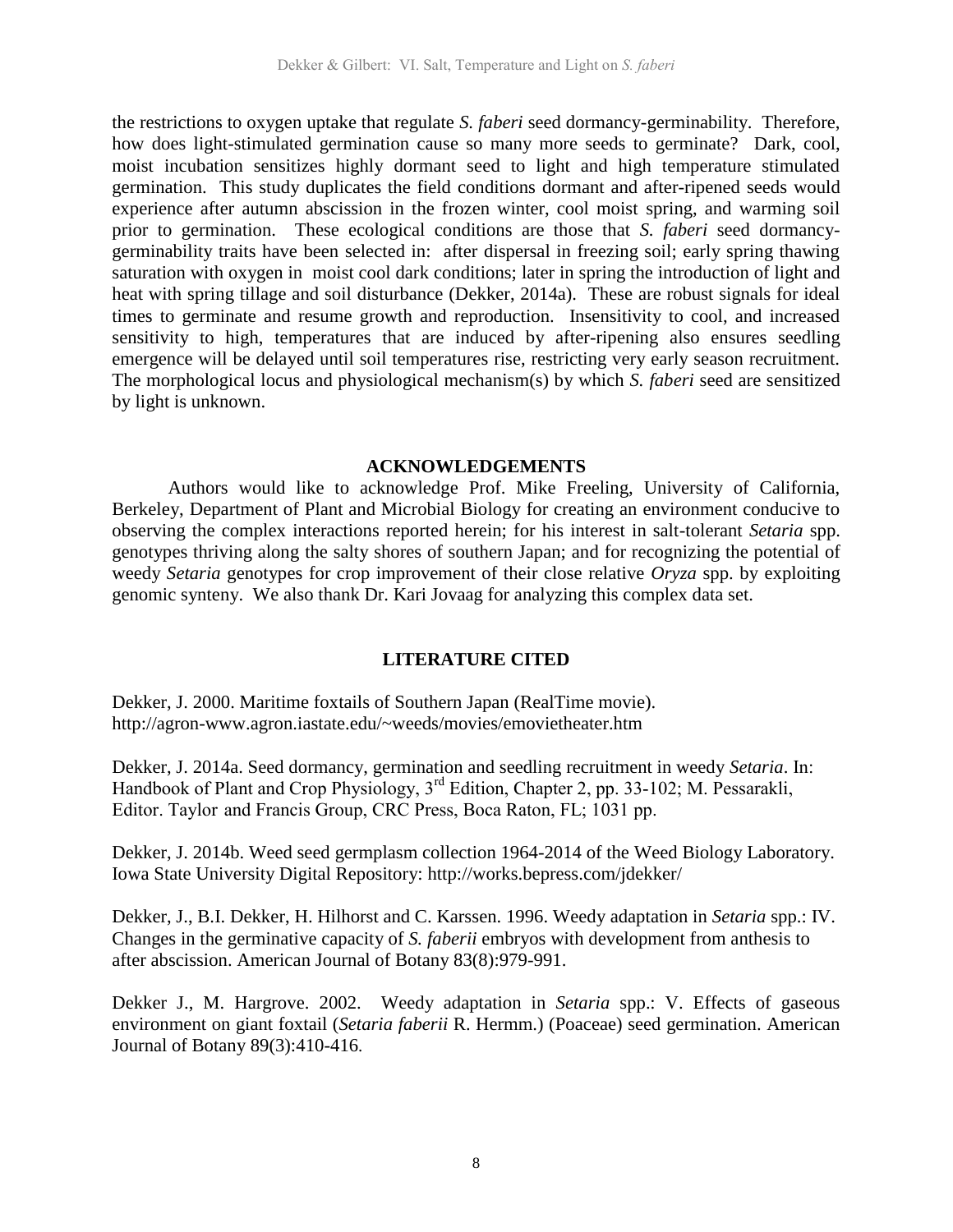Donnelly, J.L., D.C. Adams and J. Dekker. 2014. Weedy adaptation in *Setaria* spp.: VI. *S. faberi*  seed hull shape as soil germination signal antenna. arXiv:1403.7064 [q.bio.PE]. http://arxiv.org/abs/1403.7064

Haar, M.J. and J. Dekker. 2014. Weedy adaptation in *Setaria* spp.: VII. Seed germination heteroblasty in *Setaria faberi*. arXiv:1403.7072 [q.bio.PE].<http://arxiv.org/abs/1403.7072>

Haar, M.J., A. van Aelst and J. Dekker. 2014. Weedy adaptation in *Setaria* spp.: VIII. Structure of *Setaria faberi* seed, caryopsis and embryo germination. arXiv:1403.7096 [q.bio.PE]. http://arxiv.org/abs/1403.7096

Wang, R.L, J. Wendell and J. Dekker. 1995a. Weedy adaptation in *Setaria* spp.: I. Isozyme analysis of the genetic diversity and population genetic structure in *S. viridis*.. American Journal of Botany 82(3):308-317.

Wang, R.L, J. Wendell and J. Dekker. 1995b. Weedy adaptation in *Setaria* spp.: II. Genetic diversity and population genetic structure in *S. glauca*, *S. geniculata* and *S. faberii*. American Journal of Botany 82(8):1031-1039.

Wang, R.L. and J. Dekker. 1995. Weedy adaptation in *Setaria* spp.: III. Variation in herbicide resistance in *Setaria* spp. Pesticide Biochemistry and Physiology 51:99-116.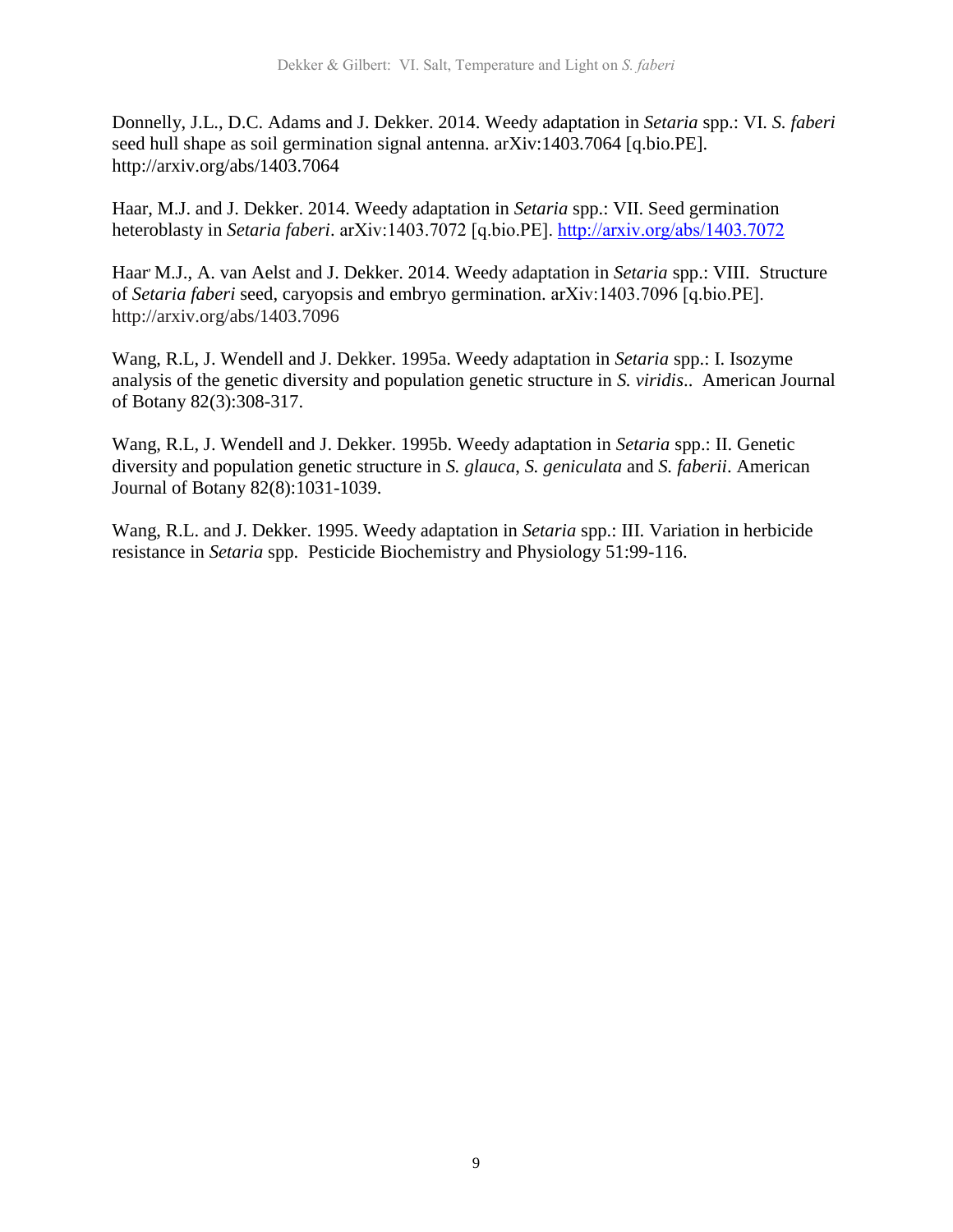**Table 1.** Effect of salt (percent NaCl, weight to volume  $(W:V)$ ), temperature  $(°C)$  and light (light, dark) on seed germination (%) of dormant lot 3781 (no after-ripening; DORM), afterripened (21 D) lot 3781(AFTER-RIPE), and non-dormant lot 1816 (NON-DORM) genotypes and phenotypes; means in the same column with the same letter are not significantly different with the Tukey mean separation test; means in the same row in bold are significantly different from row means in non-bold with the Tukey mean separation test.

|                  |                | --------Genotype/Phenotype Germination (%)-------- |                                               |                             |                     |  |
|------------------|----------------|----------------------------------------------------|-----------------------------------------------|-----------------------------|---------------------|--|
| <b>NaCl</b>      | Temperature    |                                                    | <b>DORM</b>                                   |                             | AFTER-RIPE NON-DORM |  |
| ( % W : V)       | $(^{\circ}C)$  | Light/Dark                                         | Lot 3781                                      | Lot 3781                    | Lot 1816            |  |
| $\boldsymbol{0}$ | $15^{\circ}$ C | light                                              | 1.9 CDEF                                      | J<br>$\theta$               | <b>79.4 ABCD</b>    |  |
| $\boldsymbol{0}$ | $15^{\circ}$ C | dark                                               | 3.9 ABCDEF                                    | $\bf J$<br>$\overline{0}$   | 90.3 ABCD           |  |
| $\boldsymbol{0}$ | $25^{\circ}$ C | light                                              | 3.9 ABCDEF                                    | 31.7 DE                     | 97.2 A              |  |
| $\boldsymbol{0}$ | $25^{\circ}$ C | dark                                               | 8.9 ABCD                                      | 18.3 EFGHIJ                 | 98.3 A              |  |
| $\boldsymbol{0}$ | $35^{\circ}$ C | light                                              | <b>2.2 CDEF</b>                               | 73.3 AB                     | 85.8 ABCD           |  |
| $\overline{0}$   | $35^{\circ}$ C | dark                                               | 2.5 BCDEF                                     | 34.2 DE                     | <b>87.8 ABCD</b>    |  |
| 0.01             | $15^{\circ}$ C | light                                              | $\mathbf{F}$<br>$\overline{0}$                | J<br>$\overline{0}$         | <b>80.6 ABCD</b>    |  |
| 0.01             | $15^{\circ}$ C | dark                                               | 7.2 ABCDEF                                    | $\bf J$<br>$\overline{0}$   | 93.1 ABC            |  |
| 0.01             | $25^{\circ}$ C | light                                              | 6.7 ABCDEF                                    | 20.8 DEFGH 97.8 A           |                     |  |
| 0.01             | $25^{\circ}$ C | dark                                               | 8.6 ABCDE                                     | 23.3 DEFG                   | 95.8 AB             |  |
| 0.01             | $35^{\circ}$ C | light                                              | <b>1.4 CDEF</b>                               | 78.3 A                      | 89.7 ABCD           |  |
| 0.01             | $35^{\circ}$ C | dark                                               | $\mathbf F$<br>$\overline{0}$                 | 28.3 DE                     | 93.1 ABC            |  |
| 0.05             | $15^{\circ}$ C | light                                              | $\overline{0}$<br>$\mathbf{F}$                | $\bf J$<br>$\theta$         | 74.4 CD             |  |
| 0.05             | $15^{\circ}$ C | dark                                               | 6.4 ABCDEF                                    | J<br>$\overline{0}$         | 91.4 ABCD           |  |
| 0.05             | $25^{\circ}$ C | light                                              | 8.3 ABCDE                                     | 38.3 CD                     | 97.8 A              |  |
| 0.05             | $25^{\circ}$ C | dark                                               | 11.7 A                                        | 18.3 EFGHIJ                 | <b>91.9 ABCD</b>    |  |
| 0.05             | $35^{\circ}$ C | light                                              | <b>1.1 DEF</b>                                | 70.8 AB                     | 95.6 AB             |  |
| 0.05             | $35^{\circ}$ C | dark                                               | 1.1 DEF                                       | 34.2 DE                     | 87.2 ABCD           |  |
| 0.10             | $15^{\circ}$ C | light                                              | 0.8 DEF                                       | J<br>$\theta$               | <b>75.8 BCD</b>     |  |
| 0.10             | $15^{\circ}$ C | dark                                               | 2.2 CDEF                                      | ${\bf J}$<br>$\overline{0}$ | <b>90.6 ABCD</b>    |  |
| 0.10             | $25^{\circ}$ C | light                                              | 6.1 ABCDEF                                    | 30.0 DE                     | 92.8 ABC            |  |
| 0.10             | $25^{\circ}$ C | dark                                               | 10.8 AB                                       | 15.8 EFGHIJ                 | 95.3 AB             |  |
| 0.10             | $35^{\circ}$ C | light                                              | 5.3 ABCDEF                                    | 62.5 AB                     | 89.7 ABCD           |  |
| 0.10             | $35^{\circ}$ C | dark                                               | 3.9 ABCDEF                                    | 25.8 DEF                    | <b>89.7 ABCD</b>    |  |
| 0.50             | $15^{\circ}$ C | light                                              | $\boldsymbol{\mathrm{F}}$<br>$\overline{0}$   | $\bf J$<br>$\theta$         | 38.9 F              |  |
| 0.50             | $15^{\circ}$ C | dark                                               | 0.6 EF                                        | J<br>$\boldsymbol{0}$       | <b>78.9 ABCD</b>    |  |
| 0.50             | $25^{\circ}$ C | light                                              | 6.7 ABCDEF                                    | 27.5 DE                     | 91.1 ABCD           |  |
| 0.50             | $25^{\circ}$ C | dark                                               | 9.4 ABC                                       | 15.8 EFGHIJ                 | 93.9 ABC            |  |
| 0.50             | $35^{\circ}$ C | light                                              | $\boldsymbol{\mathrm{F}}$<br>$\boldsymbol{0}$ | 55.0 BC                     | 84.2 ABCD           |  |